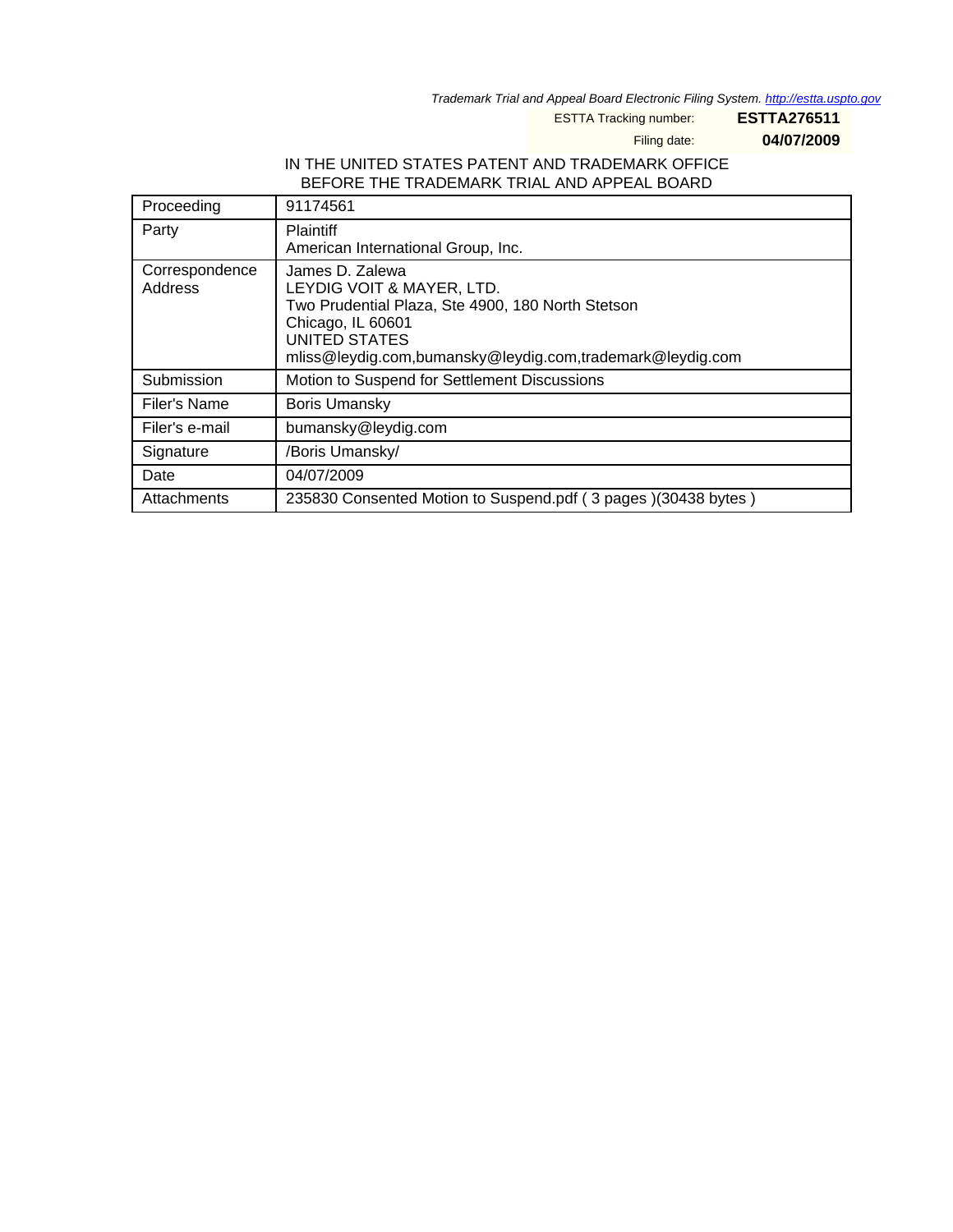#### **IN THE UNITED STATES PATENT AND TRADEMARK OFFICE BEFORE THE TRADEMARK TRIAL AND APPEAL BOARD**

| AMERICAN INTERNATIONAL GROUP, INC. |  | Opposition No. 91174561                    |
|------------------------------------|--|--------------------------------------------|
| Opposer,                           |  | Mark: QUALITY OF LIFE<br>DETERMINED BY YOU |
| v.                                 |  | <b>ENSURED BY NEW YORK</b>                 |
|                                    |  | LIFE                                       |
| NEW YORK LIFE INSURANCE COMPANY    |  |                                            |
|                                    |  | Application Serial No.: 78/577,632         |
| Applicant.                         |  |                                            |

## **OPPOSER'S CONSENTED MOTION TO SUSPEND PROCEEDINGS FOR SETTLEMENT**

 Pursuant to 37 CFR § 2.117(c) and TBMP § 510.03, Opposer American International Group, Inc., (hereinafter referred to as "Opposer") moves to suspend this opposition proceeding for a period of ninety (90) days, and in support thereof states as follows:

1. Pursuant to the February 6, 2009 suspension order, the parties provide the following report to the Board on the progress of ongoing settlement negotiations.

2. The parties have been corresponding with each other on a business-to-business level, and, in early February 2009, an agreement in principle was reached on key terms.

3. On March 17, 2009, Opposer's counsel sent a proposed Agreement to counsel for Applicant New York Life Insurance Company (hereinafter referred to as "Applicant").

4. On April 2, 2009, Applicant's counsel advised that they were in the process of reviewing the proposed Agreement and would consent to a further suspension of proceedings.

5. The parties are actively engaged in negotiations for the settlement of this matter. Opposer requests that this proceeding be suspended for ninety (90) days to allow the parties further time to negotiate the details of the proposed Agreement.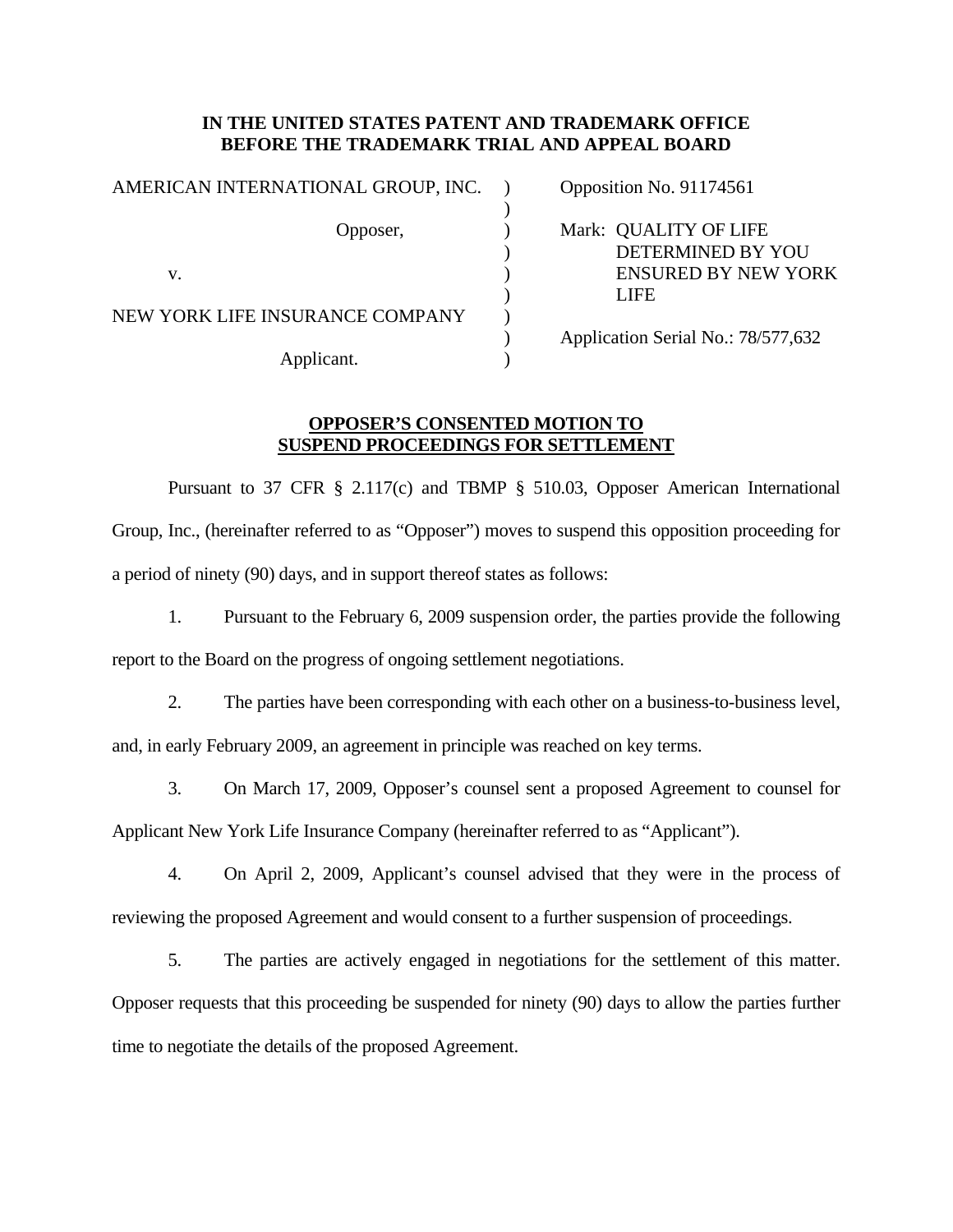6. Opposer has secured the express consent of all other parties to this proceeding for the suspension and resetting of dates requested herein.

7. Opposer provides the following e-mail addresses for itself and counsel for Applicant

so that any Order on this Consented Motion may be issued electronically by the Board.

 Boris Umansky, Attorney for Opposer – bumansky@leydig.com Andrew Fredbeck, Attorney for Applicant – AFredbeck@frosszelnick.com

WHEREFORE, Opposer respectfully request that this opposition proceeding be suspended

for a period of ninety (90) days, and that all subsequent dates be reset as follows:

| <b>Proceedings Resume:</b>                      | 07/07/2009 |
|-------------------------------------------------|------------|
| <b>Discovery Closes:</b>                        | 11/04/2009 |
| <b>Plaintiff's 30-day Trial Period Ends:</b>    | 02/02/2010 |
| <b>Defendant's 30-day Trial Period Ends:</b>    | 04/03/2010 |
| <b>Plaintiff's 15-day Rebuttal Period Ends:</b> | 05/18/2010 |

Respectfully submitted,

Boin Through

Date: <u>April 7, 2009</u>

 Boris Umansky LEYDIG, VOIT & MAYER, LTD. Two Prudential Plaza, Suite 4900 180 North Stetson Chicago, Illinois 60601 (312) 616-5600

Attorneys for Opposer